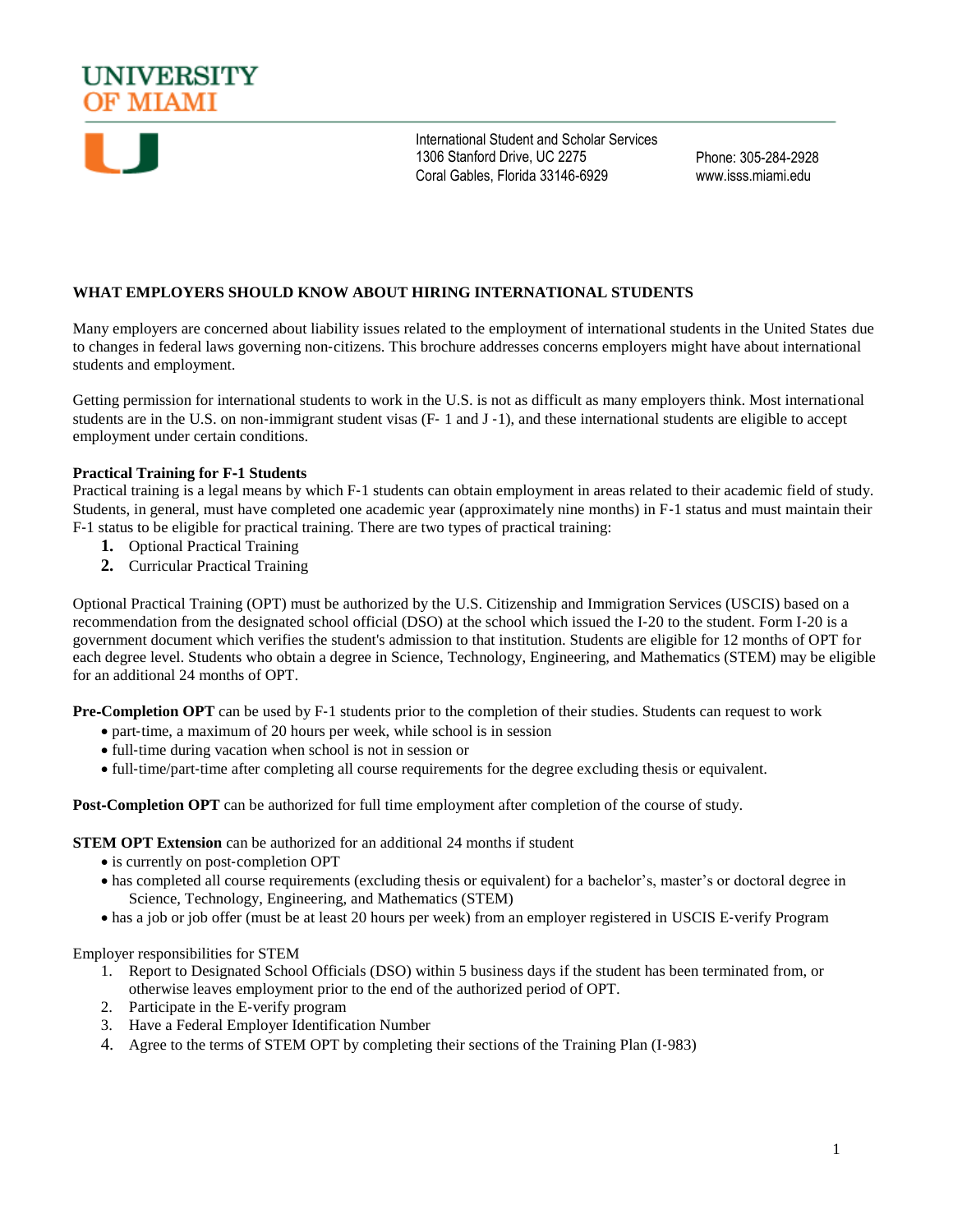**Cap**‐**Gap OPT** can be granted if student (1) is in a period of authorized post‐completion OPT, and (2) is the beneficiary of a timely‐filed H‐1B petition requesting change of status and an employment start date of October 1 of the following fiscal year. The Cap‐Gap OPT is an automatic extension of duration of status and employment authorization to bridge the gap between the OPT and start of H‐1B status. The automatic extension of OPT is terminated upon the rejection, denial, or revocation of the H‐1B petition.

**Employment Authorization Document (EAD)**: Students who have received OPT permission will be issued an EAD by the USCIS. Their name, photo and valid dates of employment are printed on the EAD. Employers should note that the average processing time for USCIS to issue the EAD is two or three months, and students may begin employment only after they receive the EAD which will indicate the start and end dates of employment. Students who have a pending STEM extension application can continue working for up to 180 days while the application is pending.

**Curricular Practical Training (CPT)** may be authorized by the institution (NOT by USCIS) for F‐1 students participating in curricular‐related employment such as cooperative education, work study, practicum and internship programs.

Authorization is indicated on page 2 of the I‐20 and includes the name of the company, start and end dates, and signature of the designated school official (DSO). Since each institution has different policies related to curricular-related employment, students should speak to the DSO at their institution. Processing time for the authorization of CPT varies at each institution, and students may begin employment only after they receive the CPT work authorization on their I‐ 20. International students on F‐1 visas are eligible for both CPT before finishing their studies, as well as 12 months of OPT. However, students who work full‐ time on CPT for one year or more are not eligible for OPT.

## **Academic Training for J**‐**1 Students**

International students on J-1 visas are eligible for up to 18 months of work authorization, called academic training. Post-doctoral students may apply for an additional 18 months of Academic Training. Some J‐1 program participants are also allowed to work part-time during the academic program. Students should consult with the Responsible Officer (RO) or Alternate Responsible Officer (ARO) at their institution.

#### **Minimal Paperwork for the Employer**

Fortunately, there is little paperwork for an employer who hires F-1 or J-1 students. All paperwork is handled by the students, the school, and USCIS (for OPT).

## **Continuing Employment after the Practical/Academic Training Period**

Federal regulations require that students terminate their employment at the conclusion of the authorized practical or academic training. However, students on an F‐1 visa, or students on a J‐ 1 visa who are not subject to a two‐year home residency requirement, may continue to be employed, if they receive approval for a change in visa category-usually to an H-1B. Students must have a minimum of a bachelor's degree in order to qualify for H‐1B status.

Individuals may work in the U.S. for a maximum of six years under an H‐1B visa. This visa is valid only for employment with the company that petitioned for them. They must re‐apply to the USCIS if they wish to change employers. As soon as the initial job offer is made, they should petition for an H‐1B visa if employment is likely to extend beyond the practical training period.

#### **What about Taxes?**

Unless exempt due to a tax treaty, F-1 and J-1 students earning income while working on practical training are subject to applicable federal, state, and local income taxes. Information on tax treaties may be found in Internal Revenue Services Publication 519, U.S. Tax Guide for Aliens, and 901, U.S. Tax Treaties.

Generally, F-1 and J-1 students are exempt from Social Security and Medicare tax requirements. However, if F-1 and J-1 students are considered "resident aliens" for income tax purposes, Social Security and Medicare taxes should be withheld. Chapter 1 of Internal Revenue Services Publication 519, U.S. Tax Guide for Aliens explains how to determine the residency status of international students. More information on Social Security and Medicare taxes can be found in Chapter 8 of Internal Revenue Services Publication 519, U.S. Tax Guide for Aliens and in Section 940 of Social Security Administration Publication No. 65‐008, Social Security Handbook.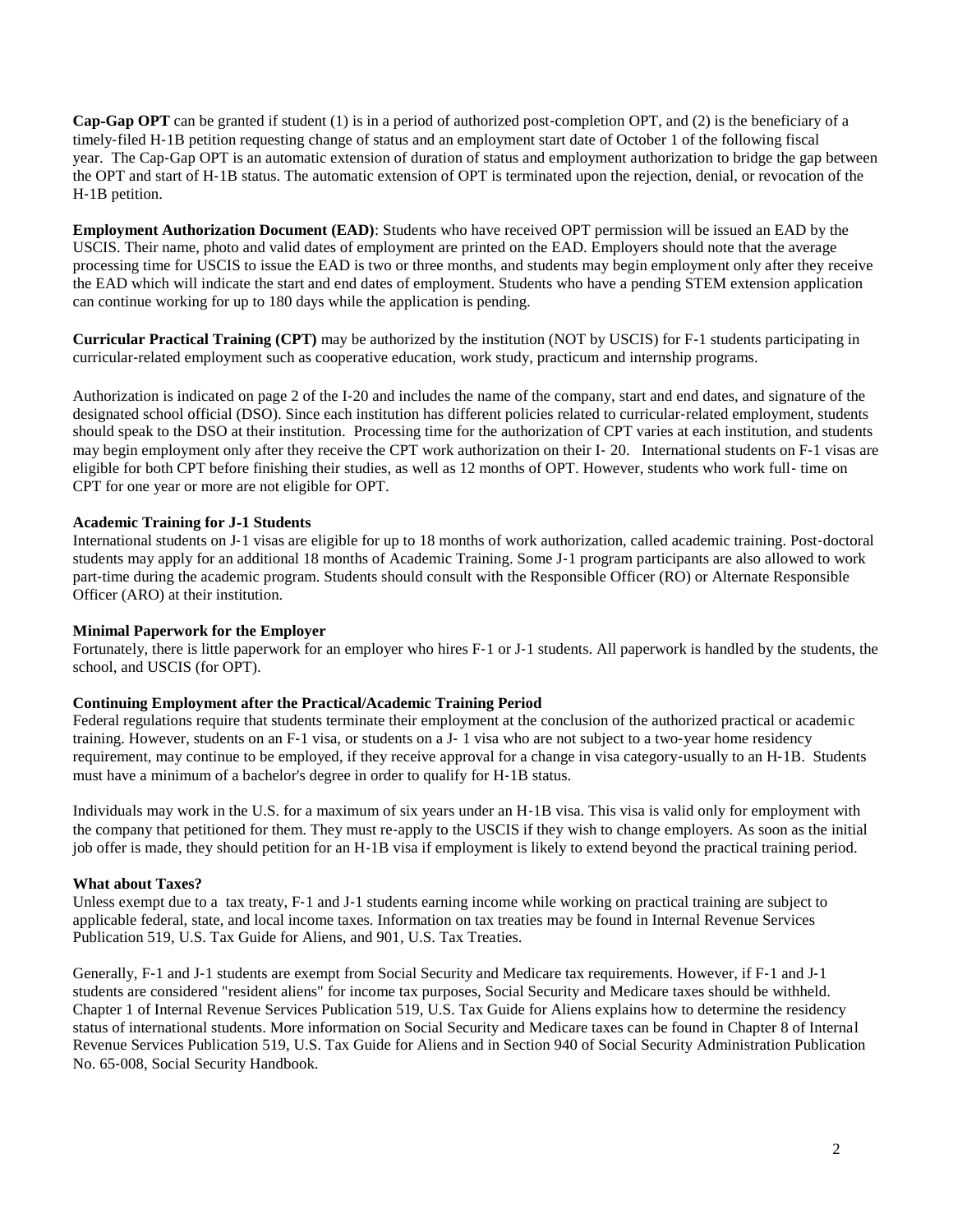## **For your reference:**

The Code of Federal Regulations (CFR) Title 8 and Title 22 citation numbers for regulations governing practical training are as follows:

- F-1 students: 8CFR 214.2 (f)(9)&(10) & 8 CFR 214.16
- J‐1 students: 22CFR 62.23 (f)

CFR Title 8 citations governing IRCA requirements are:

- F-1 students: 8CFR 274a.12(b)(6)(iii) and 8CFR 274a.12(c)(3)(i)
- J-1 students: 8CFR 274a.12(b)(11)

Additional Resources

- Code of Federal Regulations
- SEVP Policy Guidance on OPT (Please note that the 2016 final rule effective May 10, 2016 reformulated the STEM OPT benefits and its length).
- For STEM OPT: https://studyinthestates.dhs.gov/stem-opt-hub STEM OPT Reporting Requirements for Students, Employers, and DSO: [https://studyinthestates.dhs.gov/assets/stemopt\\_reportingrequirements\\_greyscale.pdf](https://studyinthestates.dhs.gov/assets/stemopt_reportingrequirements_greyscale.pdf)

#### **Frequently Asked Questions**

#### **Isn't it illegal to hire international students because they do not have a green card?**

No. Federal regulations permit the employment of international students on F‐1 and J‐1 visas within certain limits. These visas allow students to work in jobs related to their major field of study. F‐1 students can work on "practical training." J‐1 students may work on "academic training."

#### **Even if it's legal to hire international students, won't it cost a lot of money and involve a lot of paperwork?**

No. The only cost to the employer hiring international students is the time and effort to interview and select the best candidate for the job. The international student office handles the paperwork involved in securing the work authorization for F-1 and J-1 students. In fact, a company may save money by hiring international students because the majority of them are exempt from Social Security (FICA) and Medicare tax requirements.

#### **How long can international students work in the United States on a student visa?**

F‐1 students are eligible for curricular practical training before completing their studies, as well as an additional 12 months of optional practical training, either before or following graduation, or a combination of the two. Students who complete a bachelor's, master's or doctoral degree in a STEM field may work for an additional 24 months of optional practical training with an E‐ Verify employer. However, if they work full‐time for one year or more of curricular practical training, they are ineligible to apply for Optional Practical Training. Students with a J-1 visa are usually eligible to work up to 18 months following graduation. They may also be eligible to work part‐time during their program of study. The Responsible Officer (RO) or Alternate Responsible Officer (ARO) will evaluate each student's situation to determine the length of time for which they are eligible to work.

#### **Don't international students need work authorization before I can hire them?**

No. International students must have the work authorization before they begin actual employment, but not before they are offered employment. In fact, J-1 students must have a written job offer in order to apply for the work authorization. Many F-1 students will be in the process of obtaining work authorization while they are interviewing for employment. Students can give employers a reasonable estimate of when they expect to receive work authorization.

## **What does the work authorization look like?**

For Optional Practical Training, F‐1 students receive from USCIS an Employment Authorization Document (EAD), a small photo identity card that indicates the dates for which they are permitted to work. For Curricular Practical Training, F‐1 students receive authorization from the school (NOT from USCIS) on the back of the student's I‐20. "No Service endorsement is necessary" ‐ per 8CFR 274a.12(b)(6)(iii). For Academic Training, J‐1 students receive work authorization from the RO or ARO at their institution on the student's DS‐2019.